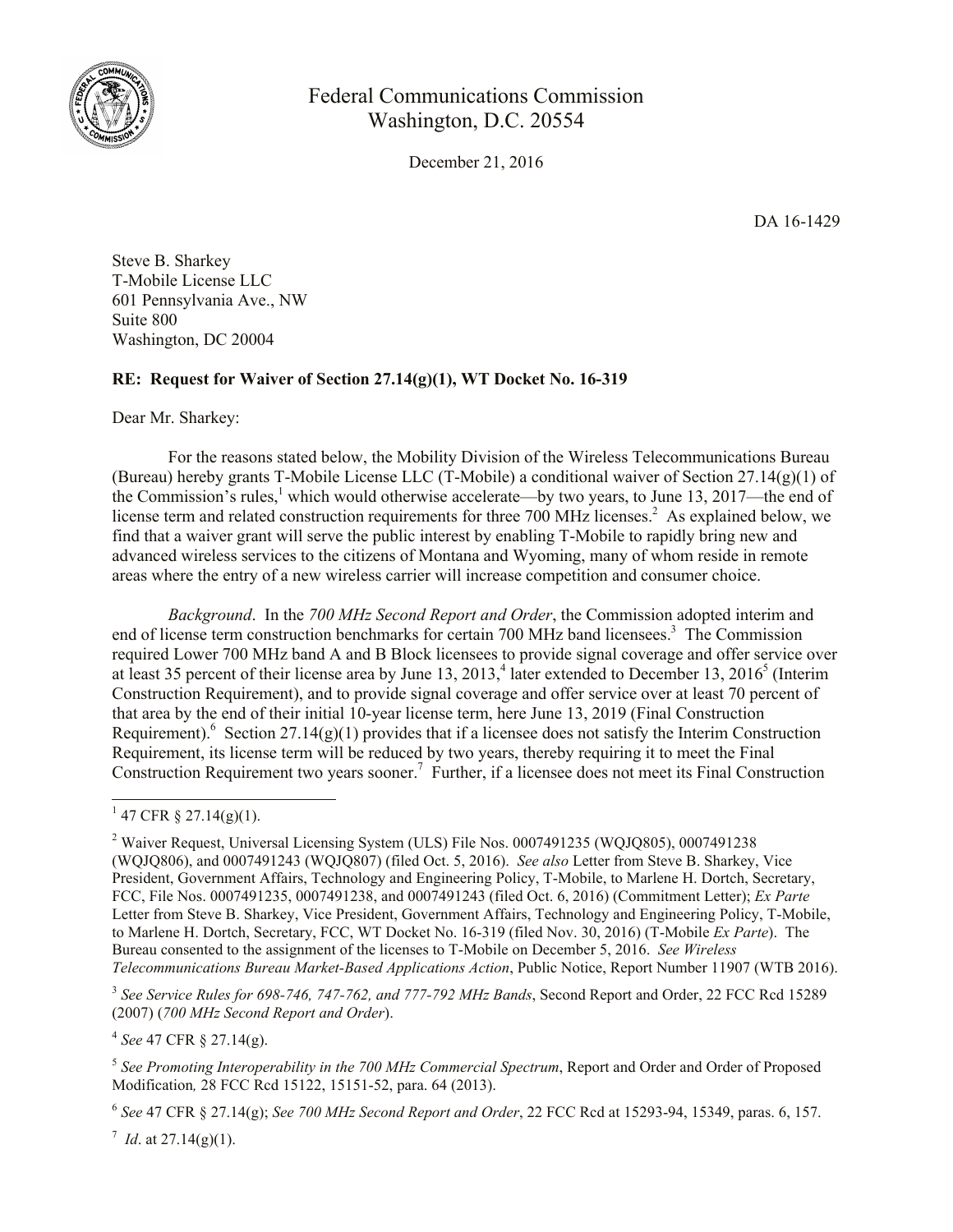Requirement, it will be subject to a "keep-what-you-serve" rule, whereby its "authorization will terminate automatically without Commission action for those geographic portions of its license in which the licensee is not providing service, and those unserved areas will become available for reassignment by the Commission."<sup>8</sup>

T-Mobile seeks a waiver of Section 27.14(g)(1) to provide additional time to meet the construction requirements for three licenses (the Licenses, and each individually, a License):

- Eastern License WQJQ805 (Basic Economic Area (BEA) 144 Billings, MT-WY), a Lower 700 MHz A Block license that covers portions of eastern and southern Montana and northern Wyoming;
- Eastern License WQJQ806 (BEA 145 Great Falls, MT), a Lower 700 MHz A Block license that is geographically adjacent to WQJQ805 and covers northcentral Montana; and
- Western License WQJQ807 (Cellular Market Area (CMA) 527 Montana 5 Mineral), a Lower 700 MHz B Block license in western Montana.<sup>9</sup>

In its Waiver Request, T-Mobile proposes alternative construction benchmarks and related commitments, leading to 70 percent geographic coverage in each License area prior to the June 13, 2019, Final Construction Requirement. The Waiver Request went on public notice for comment on October 6, 2016.<sup>10</sup> Five parties filed comments; one, the Rural Wireless Association, Inc. (RWA), opposes the request.<sup>11</sup> Montana Governor Steve Bullock, Montana State Representative Daniel Zolnikov, Montana State Senator Doug Kary, and INCOMPAS (a trade association for competitive networks and competition policy formerly called COMPTEL) each support the Waiver Request, emphasizing that T-Mobile's new competitive wireless services would bring public interest benefits to the citizens of Montana and Wyoming, particularly those in rural and Tribal areas.<sup>12</sup>

On November 30, 2016, T-Mobile offered an updated set of reporting and implementation commitments. T-Mobile now commits to:<sup>13</sup>

 Within four months of waiver grant, meet the Interim Construction Requirement for the Western License area (35 percent geographic signal coverage and service).

<sup>10</sup> *See* Wireless Telecommunications Bureau Seeks Comment on Request for Waiver of Accelerated Final Construction Deadline for Three 700 MHz Licenses in Montana, *Public Notice,* 31 FCC Rcd 11043 (WTB 2016).

<sup>11</sup> *See* Rural Wireless Association Comments (RWA Comments); *Ex Parte* Letter from Caressa D. Bennet, General Counsel, Rural Wireless Association, to Marlene H. Dortch, Secretary, FCC, WT Docket No. 16-319 (filed Nov. 16, 2016) (RWA November *Ex Parte*); *Ex Parte* Letter from Caressa D. Bennet, General Counsel, Rural Wireless Association, to Marlene H. Dortch, Secretary, FCC, WT Docket No. 16-319 (filed Dec. 12, 2016) (RWA December *Ex Parte*).

<sup>12</sup> *See* Montana Governor Steve Bullock Reply Comments (Governor Bullock Reply); Montana State Representative Daniel Zolnikov Reply Comments; Montana State Senator Doug Kary Reply Comments; INCOMPAS Reply Comments. T-Mobile also filed Reply Comments (T-Mobile Reply), including a letter in support of the Waiver Request from U.S. Senators Steve Daines and John Tester to Chairman Tom Wheeler, FCC (dated Oct. 6, 2016) (Senators Daines and Tester Letter). T-Mobile Reply Ex. A, clarified by T-Mobile *Ex Parte* at 2, n.7.

<sup>13</sup> *See* T-Mobile *Ex Parte* at 4-5. *See also* Waiver Request at 2; Commitment Letter at 1-2.

 $\overline{a}$ 8 47 CFR § 27.14(g)(2). *See also 700 MHz Second Report and Order,* 22 FCC Rcd at 15348, 15349, para. 153.

<sup>9</sup> T-Mobile currently holds a Lower 700 MHz A Block BEA license – WQIZ473 (BEA 146 - Missoula, MT) – that fully encompasses the area covered by WQJQ807.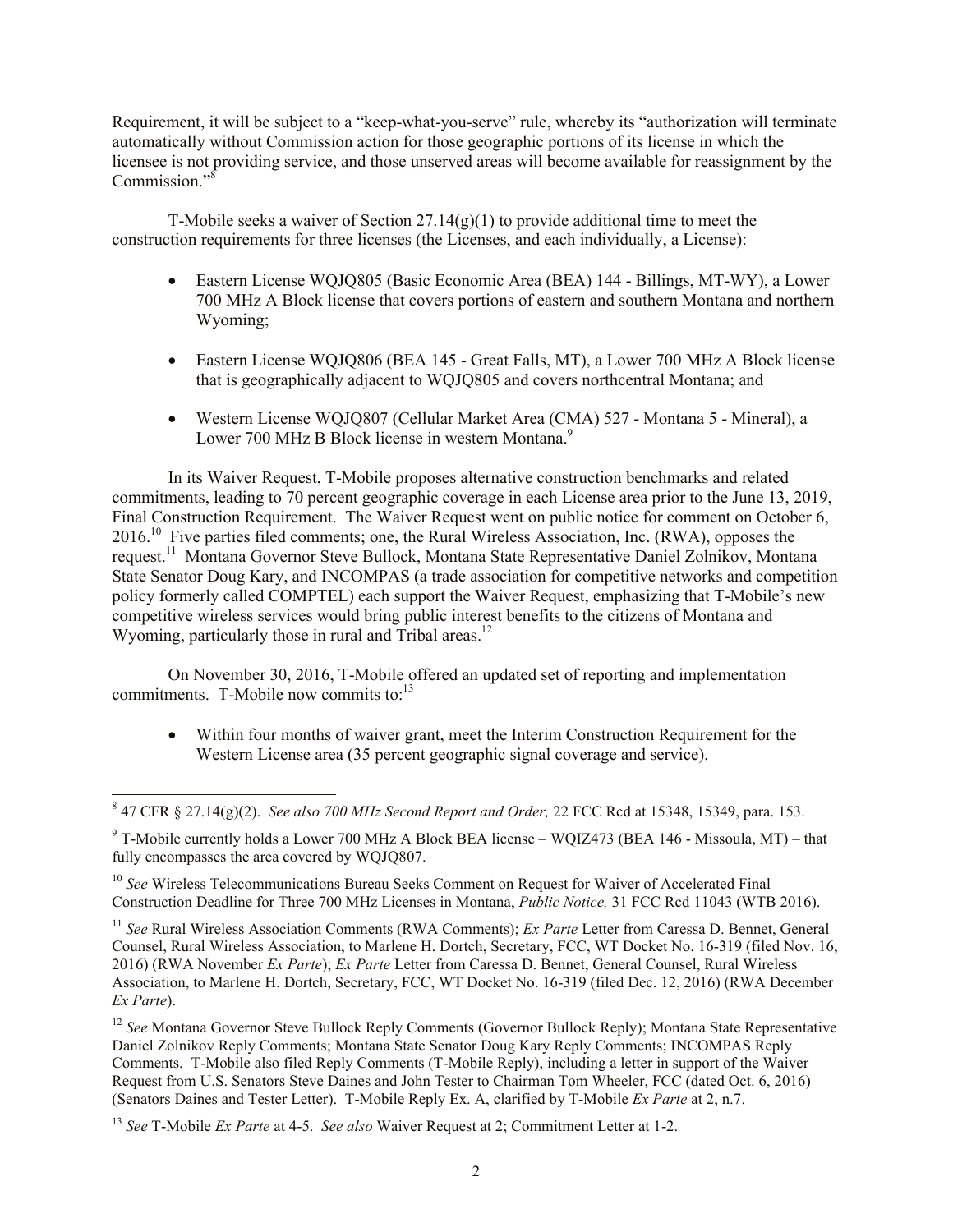- Within seven months of waiver grant, file a certification describing in detail the specific actions taken to ensure the below performance requirements can be met for each License.
- Within 13 months of waiver grant, deploy facilities sufficient to cover 40 percent of each Eastern License area.
- Within 25 months of waiver grant, meet the Final Construction Deadline for each Eastern License area.
- Within 30 months of waiver grant, meet the Final Construction Deadline for the Western License area (by June 13, 2019).

T-Mobile also committed to establishing new retail sites in the Eastern License areas by the end of 2018;<sup>14</sup> maintaining 70 percent coverage in each License area for five years, subject to limited exceptions;<sup>15</sup> and making good faith efforts to deploy service to the Fort Peck Indian Reservation.<sup>16</sup>

*Discussion*. The Commission may grant a request for a waiver when: (i) the underlying purpose of the rules(s) would not be served or would be frustrated by application to the instant case, and a grant of the requested waiver would be in the public interest; or (ii) in view of the unique or unusual factual circumstances of the instant case, application of the rule(s) would be inequitable, unduly burdensome, or contrary to the public interest, or the applicant has no reasonable alternative.<sup>17</sup>

We have carefully reviewed the record before us and find that the underlying purpose of Section 27.14(g)(1)—"to better promote access to spectrum and the provision of service, *especially in rural*  areas<sup>, 18</sup>— would be frustrated by application of the rule here and that grant of the requested waiver, subject to the performance and related conditions below, will serve the public interest. All counties in the License areas are rural as defined by the Commission.<sup>19</sup> Consistent with Section 309 of the Act's directive to promote the deployment of wireless services to rural communities,<sup>20</sup> we find that a carefully conditioned waiver of Section 27.14(g)(1) will serve the public interest by enabling, and indeed committing, T-Mobile to quickly bring new wireless services to remote areas of Montana and Wyoming, including Tribal areas that may otherwise continue to be underserved.

T-Mobile states that a limited waiver of Section  $27.14(g)(1)$  would enable it to "use the Licenses" to bring more robust mobile voice and data services to sparsely populated areas of Montana and Wyoming," increasing consumer choice.<sup>21</sup> T-Mobile argues that the especially rural nature of the License

<sup>16</sup> *See id*.

 $\overline{a}$ 

 $17$  47 C.F.R. § 1.925(b)(3).

<sup>18</sup> *700 MHz Second Report and Order,* 22 FCC Rcd at 15348, para. 153 (emphasis added).

 $19$  The Commission defines a "rural" county as one with a population density of 100 persons per square mile or less, based upon the most recently available Census data. *See Facilitating the Provision of Spectrum-Based Services to Rural Areas and Promoting Opportunities for Rural Telephone Companies To Provide Spectrum-Based Services*, Report and Order and Further Notice of Proposed Rulemaking, 19 FCC Rcd 19078, 19087, para. 11 (WTB 2004) (*Rural Report and Order*).

<sup>20</sup> Section 309(i) directs the Commission to, among other things, ensure "the development and rapid deployment of new technologies, products, and services for the benefit of the public, including those residing in rural areas." 47 U.S.C.  $\S 309(j)(3)$ .

<sup>21</sup> Waiver Request at 14-15.

<sup>14</sup> *See* T-Mobile *Ex Parte* at 5. *See also* Waiver Request at 2, 17-18; Commitment Letter at 2.

<sup>15</sup> *See* T-Mobile *Ex Parte* at 5.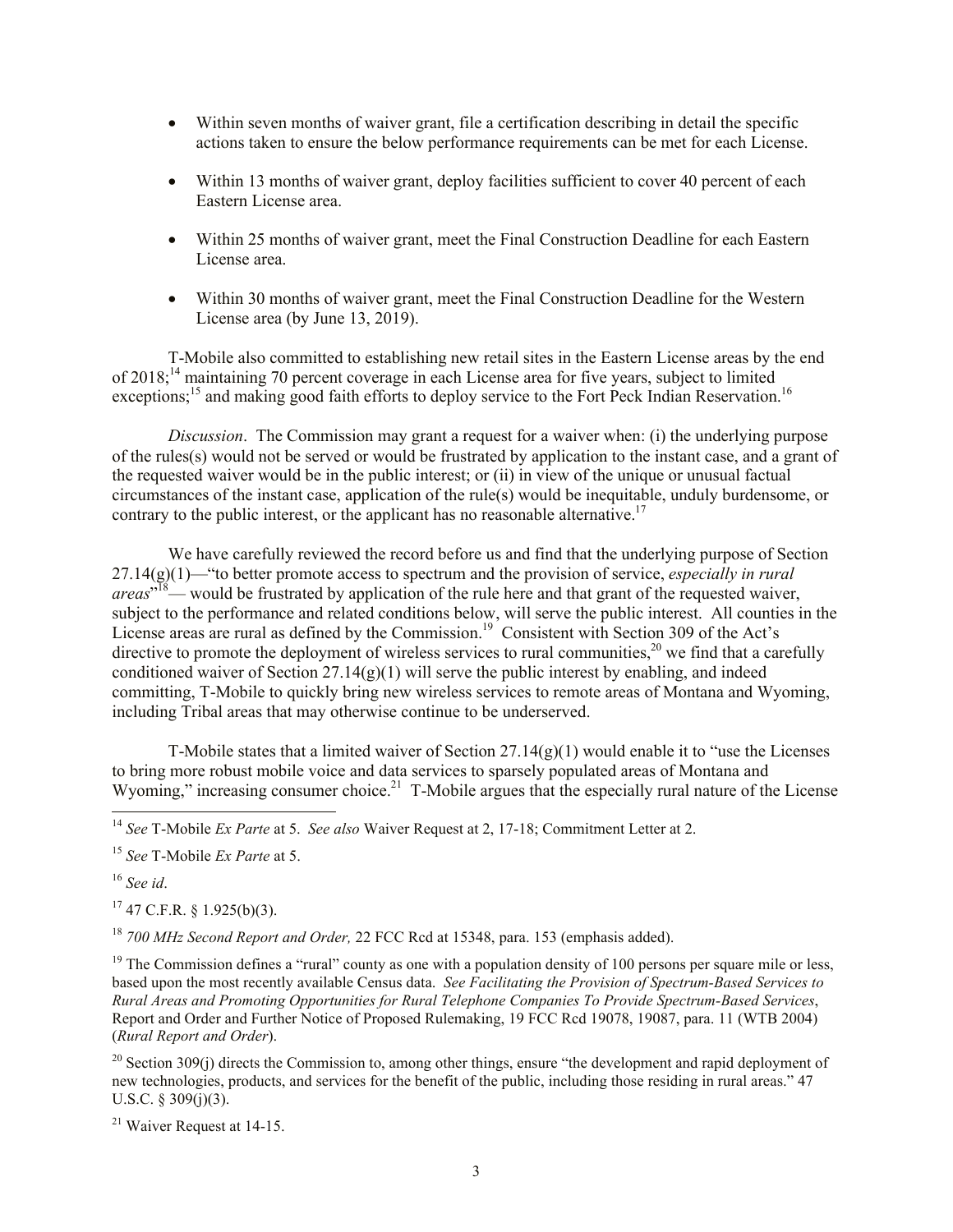areas, the lack of siting and backhaul facilities in the two Eastern License areas, and the difficult geographic and weather conditions in Montana and Wyoming constitute unique circumstances favoring the requested waiver relief.<sup>22</sup> T-Mobile has committed to immediately take steps to deploy service,<sup>23</sup> and states that, as it already provides service in certain parts of Montana, the waiver would permit it to expand service throughout much of the state, increasing consumer choice. $^{24}$ 

We note that Montana and Wyoming are two of the largest, yet least populated, states in the nation.<sup>25</sup> The three Licenses cover more than 119,496 square miles of Montana and more than 16,828 square miles of Wyoming.<sup>26</sup> T-Mobile's commitment to serve at least 70 percent of each of the License areas would result in coverage to more than 95,427 square miles, an area the size of Oregon, but with only a small fraction of its population. $27$ 

The Commission recently found that more than 39 percent of Americans living in rural areas lack access to advanced telecommunications capability, $^{28}$  and only 13 percent have more than one choice of providers of these services.<sup>29</sup> All 49 counties comprising the three License areas are rural as defined by the Commission *(i.e.,* each has a population density of 100 persons per square mile or less).<sup>30</sup> In fact, 39 of the counties have a population density of less than five persons per square mile.<sup>31</sup> Montana and Wyoming are demonstrably underserved by wireless service providers, ranking among the five states with the least broadband access in the United States.<sup>32</sup>

The Commission also has found that lack of telecommunications services is "even more severe for Americans on rural Tribal lands<sup>333</sup> and that "communities on Tribal lands have historically had less

 $\overline{a}$ 

 $^{23}$  As noted above, the Bureau has consented to the assignment of the Licenses to T-Mobile.

<sup>24</sup> *See* Waiver Request at 15.

<sup>25</sup> See Guide to State and Local Census Geography - Selected Data from the 2010 Census, U.S. Census Bureau, http://www.census.gov/geo/reference/guidestloc/select\_data.html (2010 State and Local Census Guide).

<sup>26</sup> *See* FCC, Geographic Information Systems Database, https://www.fcc.gov/general/geographic-informationsystems.

<sup>27</sup> Oregon comprises 95,988 square miles. *See* 2010 State and Local Census Guide.

<sup>28</sup> *See 2016 Broadband Progress Report*, 31 FCC Rcd 699, 701, para 4 (2016) (*2016 Broadband Report*).

<sup>29</sup> *See id*. at 702, para. 6.

<sup>30</sup> *See Rural Report and Order*, 19 FCC Rcd at 19087, para. 11; U.S. Census Bureau, 2010 Census of Population and Housing, Population and Housing Unity Counts, Montana: 2010, at 7 (Sept. 2012), https://www.census.gov/prod/cen2010/cph-2-28.pdf (2010 Montana Census Data); U.S. Census Bureau, 2010 Census of Population and Housing, Population and Housing Unity Counts, Wyoming: 2010, at 7 (June 2012), https://www.census.gov/prod/cen2010/cph-2-52.pdf (2010 Wyoming Census Data).

<sup>31</sup> *See* 2010 Montana Census Data at 7; 2010 Wyoming Census Data, at 7.

<sup>32</sup> *See* Waiver Request at 15. *See also* Nat'l Telecommunications & Info. Admin., U.S. Dep't of Commerce, U.S. Broadband Availability: June 2010 – June 2012, at 12 tbl. 5 (May 2013),

http://www.ntia.doc.gov/files/ntia/publications/usbb\_avail\_report\_05102013.pdf. In addition, U.S. Senators Daines and Tester state that "[i]n our home state, the unique geography, low-density population, and extreme weather conditions make it significantly more challenging to provide residents with the communications services most Americans take for granted." Senators Daines and Tester Letter at 1. *See also* Governor Bullock Reply (noting that "[t]he unique topography, low-density population and extreme weather conditions in Montana and Wyoming make it hard for companies to provide telecommunications services to [these states'] residents. As a result, there are too few providers in [these] states offering too little on the way of advance telecommunications services").

<sup>33</sup> *2016 Broadband Report*, 31 FCC Rcd at 750, para 121.

<sup>22</sup> *See id*. at 2, 17-18.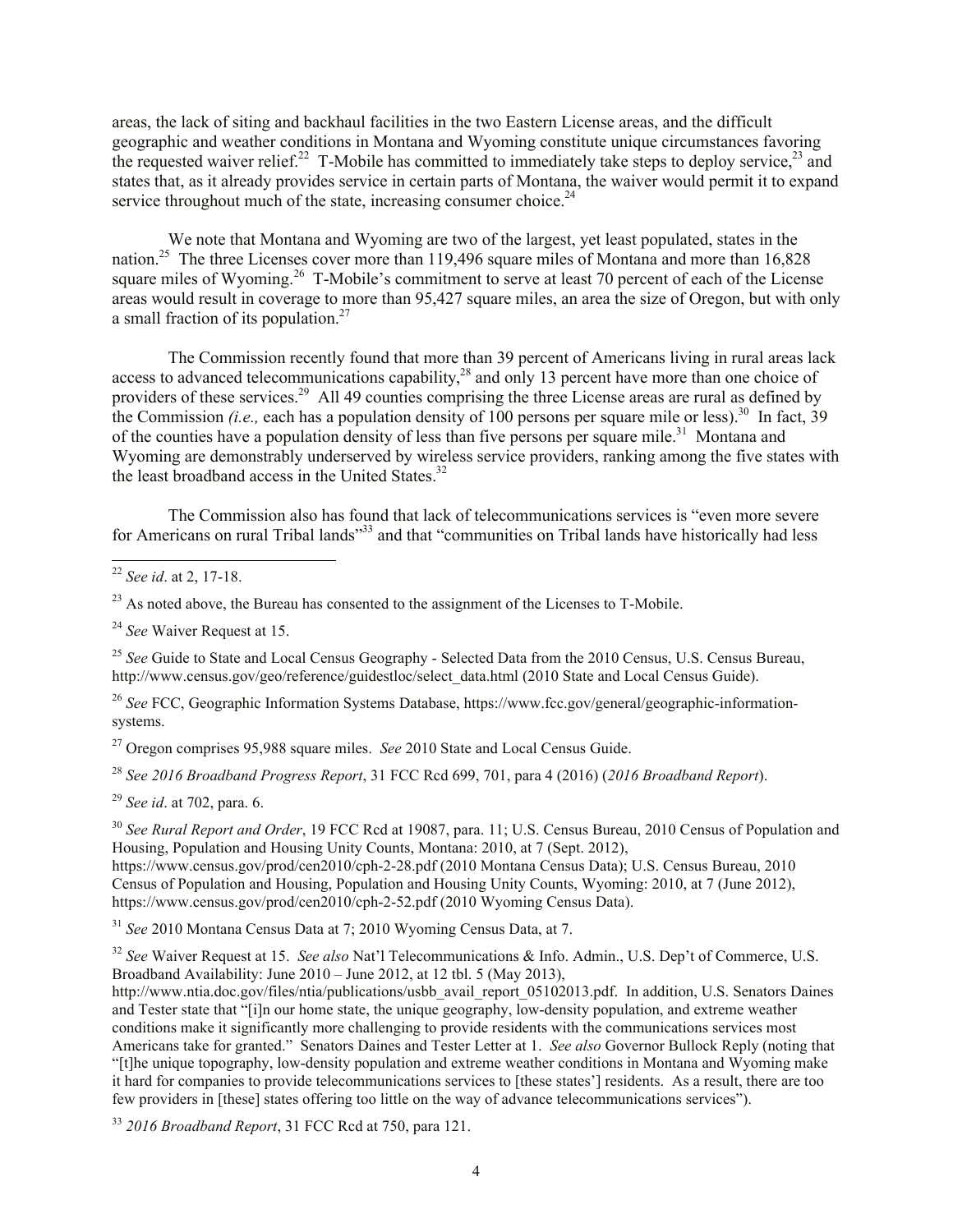access to telecommunications services than any other segment of the population."<sup>34</sup> Indeed, 41 percent of Tribal citizens lack access to advanced telecommunications services.<sup>35</sup> This disparity is even more acute in Montana and Wyoming, where 65 percent of Tribal lands in Montana and 48 percent in Wyoming lack access to these services.<sup>36</sup> T-Mobile, which currently serves the Montana Flathead Tribal Land, states that grant of the waiver will enable it to cover much of the Rocky Boys, Crow, and Northern Cheyenne Tribal lands, and that it will make good faith efforts to deploy service to the Fort Peck Indian Reservation.<sup>37</sup>

In addition, T-Mobile cites several cases in support of its Waiver Request.<sup>38</sup> T-Mobile notes that in *Pacific Communications*, <sup>39</sup> the Bureau extended the construction period to enable the license to be put to "more competitive and efficient use,"<sup>40</sup> and in *Northstar Technology*,<sup>41</sup> it extended the construction period to enable the introduction of new advanced, competitive wireless services in underserved rural areas. 42

RWA, which opposes the relief sought by T-Mobile, claims that the Waiver Request does not meet the requirements for an extension of time to construct a license under Section 1.946(e)(1) of the Commission's rules. 43 RWA further argues that neither *Pacific Communications<sup>44</sup>* nor *Northstar Technology<sup>45</sup>* support relief here because, in those cases, the Commission found that circumstances existed beyond each licensee's control that inhibited timely construction.<sup>46</sup> We do not act under Section  $1.946(e)(1)$  today, however.

RWA argues that grant of the requested waiver would not serve the public interest, as required by Section 1.925, and claims that if spectrum is returned to the Commission under Section 27.14(g)(2), unspecified RWA members would apply for portions of the returned spectrum and satisfy applicable buildout requirements.<sup>47</sup> RWA further states that "[t]o the extent that the Commission determines that it needs to consider T-Mobile's buildout commitments, it needs to carefully scrutinize these commitments and provide for appropriate penalties in the event they are not met."<sup>48</sup> We are adopting stringent performance conditions below to ensure that, consistent with the underlying purpose of Section  $27.14(g)$ ,

<sup>35</sup> *2016 Broadband Report*, 31 FCC Rcd at 701, para 4.

<sup>36</sup> *See id*. at 770, Appx. G.

 $\overline{a}$ 

<sup>37</sup> Waiver Request at 15; T-Mobile *Ex Parte* at 5.

<sup>38</sup> Waiver Request at 12.

<sup>42</sup> T-Mobile *Ex Parte* at 3-4.

 $43$  47 C.F.R. § 1.946(e)(1).

<sup>&</sup>lt;sup>34</sup> *Extending Wireless Telecommunications Services to Tribal Lands*, Report and Order and Further Notice of Proposed Rulemaking, 15 FCC Rcd 11794, 11798 (2000); *see also* FCC, Connecting America: The National Broadband Plan at 152, Box 8-4 (2010), http://download.broadband.gov/plan/national-broadband-plan.pdf.

<sup>39</sup> *Pacific Communications LLC and Coral Wireless, LLC*, Memorandum Opinion and Order, 19 FCC Rcd 15574 (WTB 2004) (*Pacific Communications*).

<sup>40</sup> T-Mobile *Ex Parte* at 4.

<sup>41</sup> *Northstar Technology*, LLC, Order, 17 FCC Rcd 10908 (WTB 2002) (*Northstar Technology*).

<sup>44</sup> *Pacific Communications*, 19 FCC Rcd 15574.

<sup>45</sup> *Northstar Technology*, 17 FCC Rcd 10908.

<sup>46</sup> *See* RWA Comments at 3-4; RWA November *Ex Parte* at 2.

<sup>47</sup> *See* RWA Comments at 4-5; RWA December *Ex Parte* at 2.

<sup>48</sup> RWA December *Ex Parte* at 1.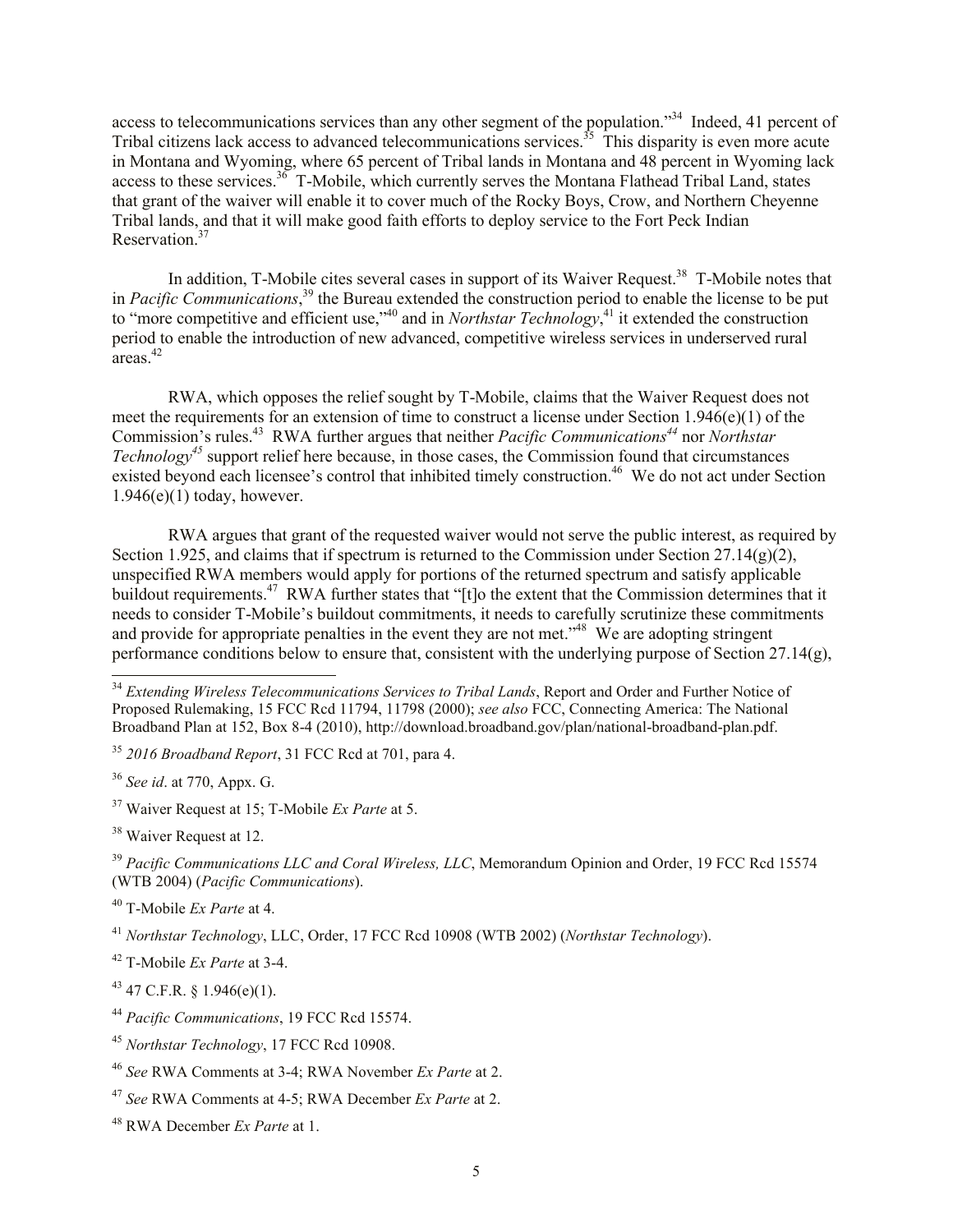T-Mobile quickly introduces new competitive services in the three rural License areas. We believe that by requiring T-Mobile to serve at least 40 percent of each License area by January 21, 2018, and 70 percent of each area by January 21, 2019, consumers will receive new competitive services expeditiously. If T-Mobile fails to meet the required benchmarks, it will be subject to significant penalties as detailed below.

RWA also argues that geographic and other conditions in Montana and Wyoming do not constitute special circumstances that would justify a waiver under Section 1.925.<sup>49</sup> While geographic and other conditions in Montana and Wyoming are atypical, we do not base our decision to grant waiver relief on them today. Rather, we believe that absent a waiver, the provision of new competitive wireless services to the three License areas could be delayed, frustrating the underlying purpose of Section 27.14(g)(1)—to promote access to spectrum and the provision of service, especially in rural areas.Relief is warranted under Section 1.925(b)(3) for the public interest benefits described above, including T-Mobile's commitment to bring service to 70 percent of the License areas sooner than the end-of-license term.

For the reasons stated above, and in view of the entire record before us, we hereby grant T-Mobile a waiver of Section 27.14(g)(1) subject to the conditions enumerated below.<sup>50</sup>

*Waiver Conditions.* To ensure that the benefits of the waiver relief are promptly realized by the citizens of Montana and Wyoming, we require T-Mobile to satisfy the requirements below as a condition of this waiver. Unless otherwise specified here, if T-Mobile fails to satisfy any condition, the waiver will be invalid and T-Mobile will be subject to the Section 27.14(g)(2) "keep-what-you-serve" rule that would have applied as of June 13, 2017—the end of license term for the three Licenses—absent a waiver of Section 27.14(g)(1).<sup>51</sup>

- 1. *35 Percent Coverage Benchmark.* By April 21, 2017, T-Mobile must provide signal coverage and offer service to at least 35 percent of the geographic area of the Western License area, Call Sign WQJQ807. No later than April 21, 2017, T-Mobile must file a notification of construction for the License demonstrating that it has met the 35 Percent Coverage Benchmark. If T-Mobile fails to meet this benchmark, its authorization will automatically terminate, without Commission action, for those geographic portions of that License in which T-Mobile is not providing service by June 13, 2017, and those unserved areas will become available for reassignment by the Commission.
- 2. *Construction Progress Report.* By July 21, 2017, T-Mobile must file a sworn statement in WT Docket No. 16-319 describing the specific actions it has taken to ensure that it will be able to satisfy the 40 Percent Coverage Benchmark and 70 Percent Coverage Benchmark described below, and certifying that it expects to be able to meet those benchmarks.
- 3. *40 Percent Coverage Benchmark*. By January 21, 2018, T-Mobile must provide signal coverage and offer service to at least 40 percent of the geographic area of each License area.<sup>52</sup> No later than January 21, 2018, T-Mobile must file a notification of construction for

 $\overline{a}$ 

<sup>49</sup> *See* RWA Comments at 6.

 $50$  This waiver relief will not automatically transfer if T-Mobile seeks to assign, partition, disaggregate, or lease spectrum under a License to a third party. Rather, the third party must demonstrate that the waiver relief should transfer, and the Bureau may, in its discretion, grant, modify, or reject such relief.

<sup>51</sup> *See 700 MHz Second Report and Order,* 22 FCC Rcd at 15348, para. 153; 47 CFR § 27.14(g)(2).

 $52$  T-Mobile initially committed to meeting a 40 percent construction benchmark for the Western License, but omitted this commitment it its November 30, 2016 filing. *See* Waiver Request at 2; T-Mobile *Ex Parte* at 4.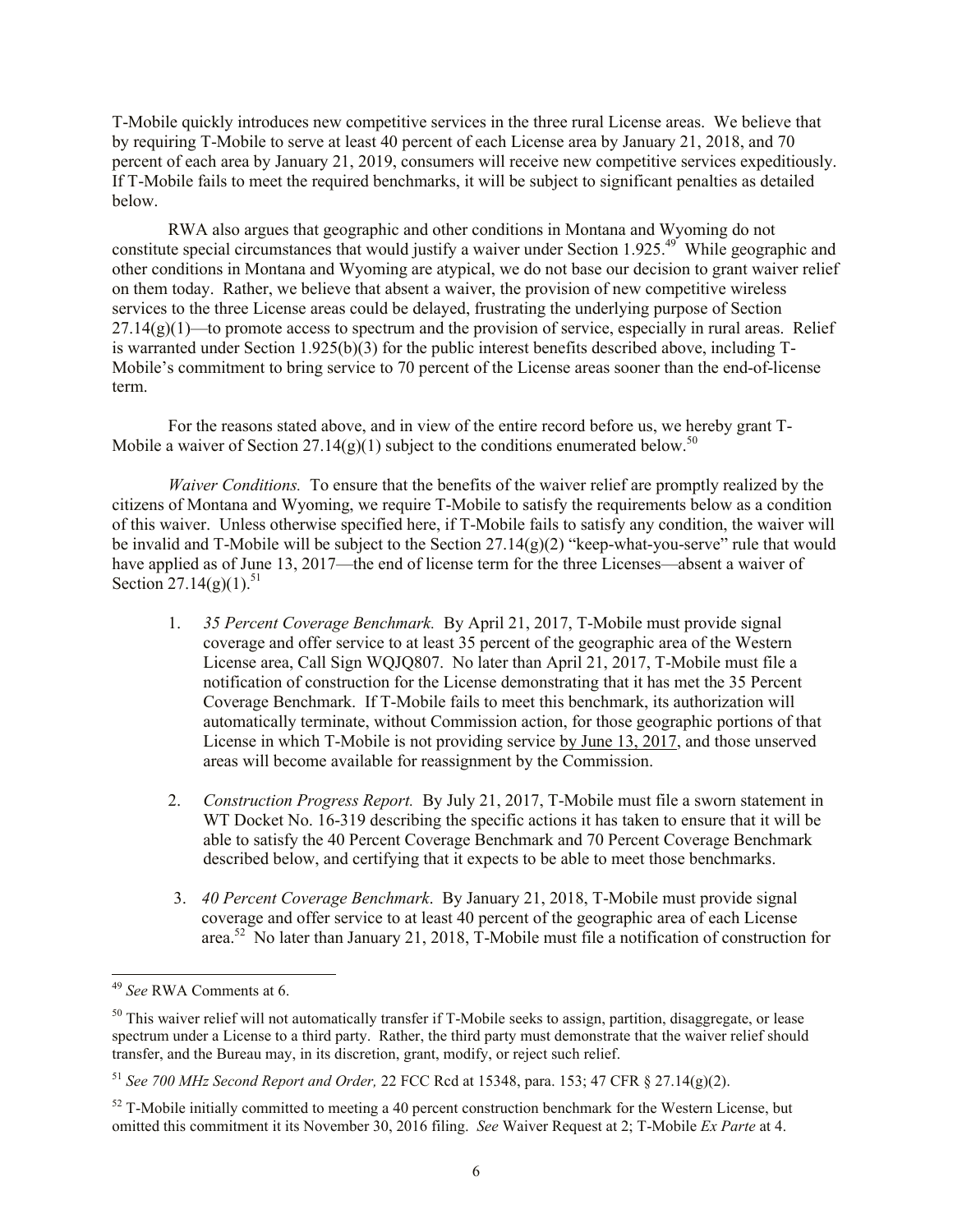each License demonstrating that it has met the 40 Percent Coverage Benchmark. If T-Mobile fails to meet this benchmark for a License, the Commission may take action to terminate those portions of the licensed areas where T-Mobile was not providing service by June 13, 2017 for failure to satisfy the conditions of this waiver *unless* T-Mobile demonstrates (1) that it has made good faith efforts to meet the benchmark but was unable to do so because of circumstances beyond its control; and (2) affirms that it remains on track to meet the 70 Percentage Coverage Benchmark described below.

- 4. *70 Percent Coverage Benchmark*. By January 21, 2019, T-Mobile must provide signal coverage and offer service to at least 70 percent of the geographic area of each License area.<sup>53</sup> No later than January 21, 2019, T-Mobile must file a notification of construction for each License demonstrating that it has met the 70 Percent Coverage Benchmark. If T-Mobile fails to meet this benchmark for a License, its authorization will automatically terminate, without Commission action, for those geographic portions of that License in which T-Mobile was not providing service by June 13, 2017, and those unserved areas will become available for reassignment by the Commission; *except* that if T-Mobile provides signal coverage and offers service to at least 60 percent (but less than 70 percent) of the geographic area of a License area at the 70 Percent Coverage Benchmark, its authorization will terminate only for those geographic portions of that License in which T-Mobile was not providing service by January 21, 2019.
- 5. *Continuity of Coverage*. From the end-of-license term (June 13, 2019), T-Mobile must maintain at least the level of coverage achieved by the 70 Percent Coverage Benchmark in each License area for a minimum of five years (until June 13, 2024); except, T-Mobile may reduce geographic coverage if necessary to: (1) no less than 60 percent of a License area for up to 180 consecutive days to adjust to consumer demand or for other usual commercial reasons, or (2) less than 60 percent of a License area for up to 180 consecutive days to accommodate unusual circumstances such as a system upgrade or recovery from a natural or manmade catastrophe. If T-Mobile violates this condition for a License area, it must provide written notice to the Commission, and its authorization will automatically terminate, without Commission action, for those geographic portions of that License area in which T-Mobile was not providing service by June 13, 2017, and those areas will become available for reassignment by the Commission.
- 6. *Fork Peck Reservation Service*. T-Mobile must make good faith efforts to extend service to the Fort Peck Reservation, BEA 144, before the January 21, 2019, 70 Percent Coverage Benchmark, including working with Tribal leaders to identify and secure locations for tower construction or access and backhaul capabilities and to reach agreements facilitating use of those locations. T-Mobile must file a sworn statement in WT Docket No. 16-319 by January 21, 2019, specifying what steps the company has taken to extend service to the Fort Peck Reservation.

Accordingly, IT IS ORDERED that, pursuant to Section 4(i) of the Communications Act of 1934, as amended, 47 U.S.C. § 154(i), and Section 1.925(b) of the Commission's rules, 47 CFR § 1.925(b), T-Mobile License LLC is hereby GRANTED, TO THE EXTENT PROVIDED ABOVE, a waiver of Section  $27.14(g)(1)$  of the Commission's rules, 47 CFR § 27.14(g)(1).

 $\overline{a}$ 

 $53$  T-Mobile initially committed to meeting a 70 percent construction benchmark for the Western License at the same time as the Eastern Licenses; in its November 30, 2016 filing, T-Mobile committed to meeting a 70 percent construction benchmark for the Western License at the end of its license term, June 13, 2019. *See* Waiver Request at 2; T-Mobile *Ex Parte* at 5.